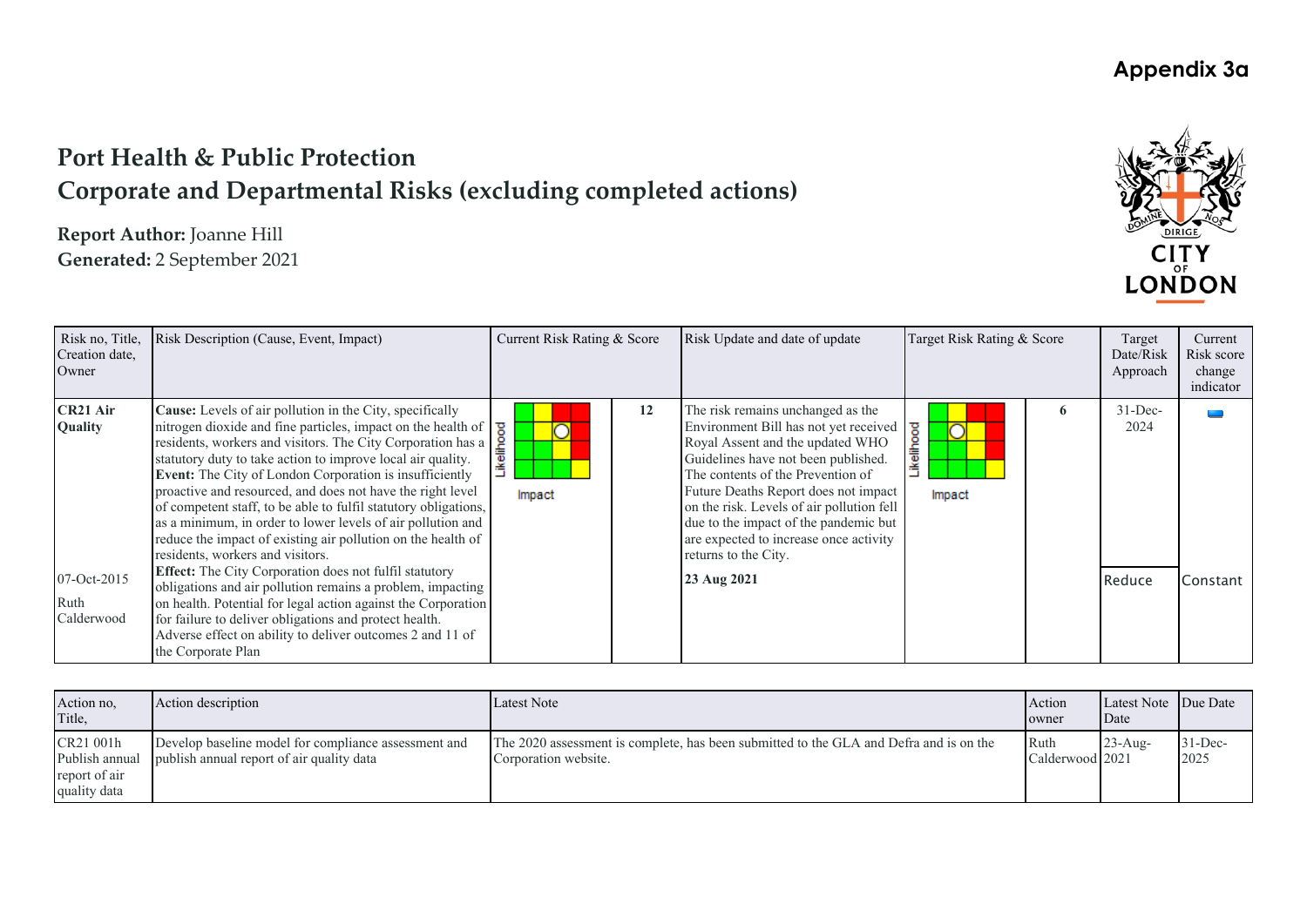| CR21 001i<br>Compliant<br>vehicles                 | 100% of vehicles owned or leased by the CoL are electric<br>or hybrid by 2025                                  | Ruth<br>The following vehicle purchasing hierarchy continues to be implemented: fully electric; plug<br>in hybrid; petrol hybrid, Euro VI petrol; Euro VI diesel                                                                                                                    |                         | $23$ -Aug-<br>Calderwood 2021 | $31 - Dec-$<br>2025 |
|----------------------------------------------------|----------------------------------------------------------------------------------------------------------------|-------------------------------------------------------------------------------------------------------------------------------------------------------------------------------------------------------------------------------------------------------------------------------------|-------------------------|-------------------------------|---------------------|
|                                                    |                                                                                                                | We currently have 12 in service plus 3 petrol / electric hybrid. Five fully electric refuse<br>collection vehicles are now used in our refuse collection contract. We have installed 20 new<br>electric vehicle charge points to support our vehicles.                              |                         |                               |                     |
|                                                    |                                                                                                                | In addition to 5 all electric RCVs, the Corporate refuse contract has 9 electric vehicles and 10<br>hybrid vehicles.                                                                                                                                                                |                         |                               |                     |
| CR21 001j<br>Members Bill                          | Develop and support an Emission Reduction Private<br>Develop Private Members Bill for London local authorities | An amendment to the Environment Bill based on the Emission Reduction Bill has been<br>developed to be introduced in the House of Lords by Lord Tope. A meeting has been held<br>with a Defra Minister to discuss the contents and meetings are taking place with Defra<br>officials | Ruth<br>Calderwood 2021 | $23$ -Aug-                    | $31$ -Dec-<br>2021  |
| CR21 001k<br>Engine idling<br>programme            | Manage pan London idling vehicle engine programme                                                              | Further advertising campaign to be undertaken in November 2021. School and business<br>workshops recommenced following the closures due to the impact of the pandemic                                                                                                               | Ruth<br>Calderwood 2021 | $23$ -Aug-                    | $31-Mar-$<br>2022   |
| CR211<br>Compliance<br>with NO <sub>2</sub> target | Assess percentage compliance rate with NO2 target                                                              | Delay with external data ratification meant that assessment for % area compliance was<br>delayed and is not yet available                                                                                                                                                           | Ruth<br>Calderwood 2021 | $23$ -Aug-                    | $31$ -Dec-<br>2024  |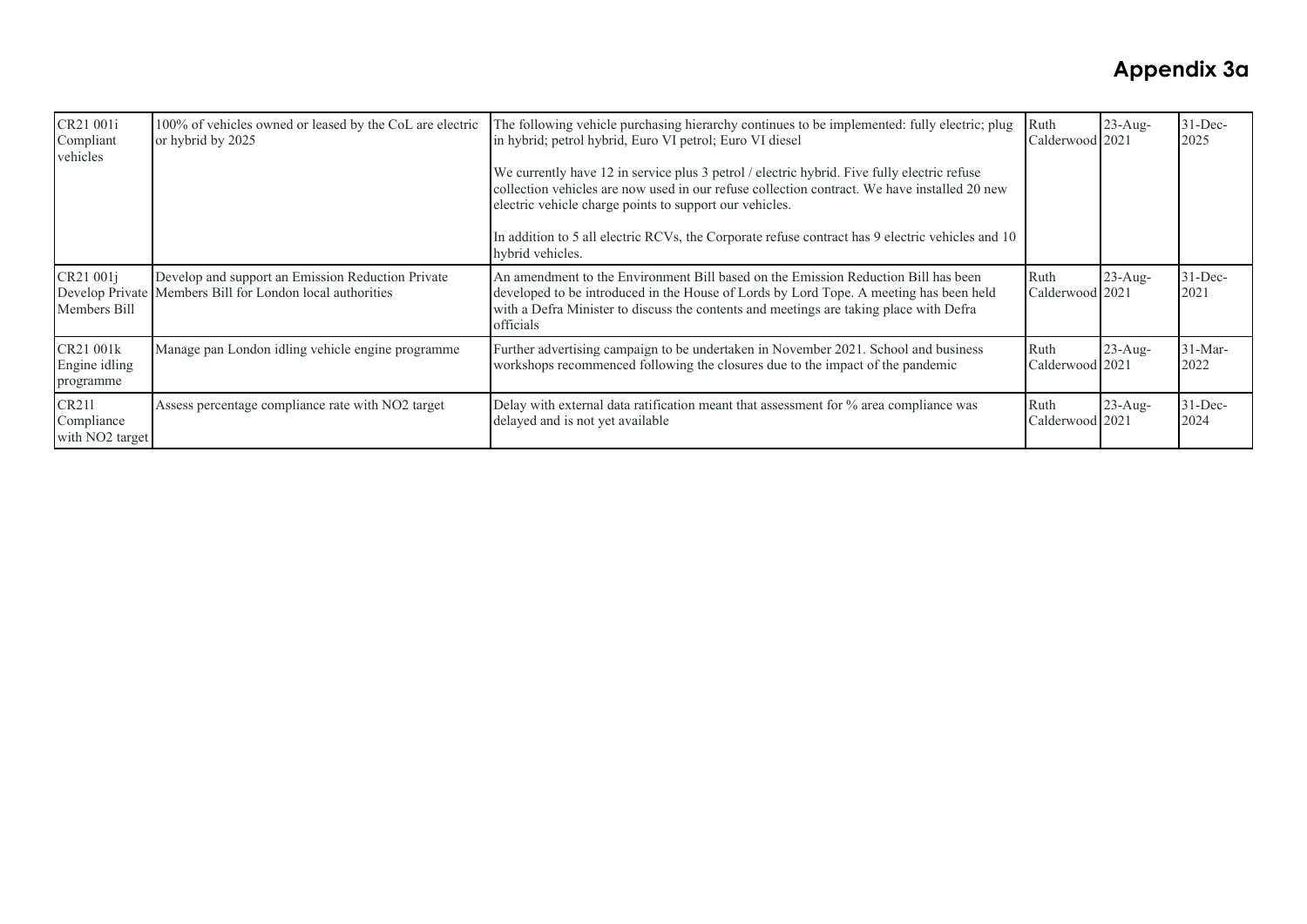| Risk no, Title,<br>Creation date,<br>Owner                                           | Risk Description (Cause, Event, Impact)                                                                                                                                                                                                                                                                                                                                                                                                                                                                                                                                                                                                                                                                                                                                                                                                                                                                                                                                                                                                                                                                                                                                                                                                                                          | Current Risk Rating & Score |    | Risk Update and date of update                                                                                                                                                                                                                                                                                                                                                                                                                                                                                                                                                                                                            | Target Risk Rating & Score |   | Target<br>Date/Risk<br>Approach | Current<br>Risk score<br>change<br>indicator |
|--------------------------------------------------------------------------------------|----------------------------------------------------------------------------------------------------------------------------------------------------------------------------------------------------------------------------------------------------------------------------------------------------------------------------------------------------------------------------------------------------------------------------------------------------------------------------------------------------------------------------------------------------------------------------------------------------------------------------------------------------------------------------------------------------------------------------------------------------------------------------------------------------------------------------------------------------------------------------------------------------------------------------------------------------------------------------------------------------------------------------------------------------------------------------------------------------------------------------------------------------------------------------------------------------------------------------------------------------------------------------------|-----------------------------|----|-------------------------------------------------------------------------------------------------------------------------------------------------------------------------------------------------------------------------------------------------------------------------------------------------------------------------------------------------------------------------------------------------------------------------------------------------------------------------------------------------------------------------------------------------------------------------------------------------------------------------------------------|----------------------------|---|---------------------------------|----------------------------------------------|
| <b>MCP-PHPP</b><br>001 Brexit -<br><b>Health</b> and<br>08-Nov-2016<br>Gavin Stedman | Cause: The outcome of Brexit negotiations does not<br>secure continuity of contracts, access to talent, ongoing<br>Impact on Port grant funding and/or security of supply chains.<br>Event: The City Corporation services fail to prepare<br>Animal Health appropriately for the end of the Brexit transition period on<br>31 December 2020. Uncertainty around the potential<br>outcomes until it is too late to react.<br>Effect: There are a range of potential impacts. The City<br>Corporation's services are disrupted due to<br>increases/changes in trade and as supply chains and<br>contracts are reassessed, potentially increasing cost and<br>reprioritisation of resources. Increased risk to public,<br>animal and environmental health due to legislative<br>changes. Increased risk and cost to consumers. Inadequate<br>IT support if current EU software is replaced by bespoke<br>UK systems that do not have sufficient functionality.<br>Reduction in income if charging regimes are not<br>established as part of Brexit. Potential for increased<br>workload depending on whether agreement is reached<br>from 'no deal' (check everything), through to no checks on<br>EU products based and on risk via a full reciprocal<br>arrangement (status quo). | ikelihood<br>Impact         | 24 | On 11 March 2021, the government<br>announced that the implementation of<br>new border checks would be delayed<br>for another six months, as follows:<br>• Stage 2 (documentary checks) will<br>now commence in October 2021.<br>• Stage 3 (full physical checks) will<br>now commence in January 2022.<br>• Live animal checks will commence<br>from March 2022.<br>Port Health is in discussions with<br>government departments regarding the<br>details of stages 2 and 3, and this<br>includes funding for 2021/22 and<br>2022/23.<br>The current risk rating continues to be<br>'red' due to remaining uncertainties.<br>02 Sep 2021 | Likelihood<br>Impact       | 6 | 01-Jan-2022<br>Reduce           | Constant                                     |

| Action no,<br>Title,                                        | Action description                                                                                                                                                                                                                                | Latest Note                                                                                                                                         | Action<br>owner  | Latest Note Due Date<br>Date |                    |
|-------------------------------------------------------------|---------------------------------------------------------------------------------------------------------------------------------------------------------------------------------------------------------------------------------------------------|-----------------------------------------------------------------------------------------------------------------------------------------------------|------------------|------------------------------|--------------------|
| MCP-PHPP<br>001c Liaison<br>with<br>and other CoL<br>depts. | Engage with stakeholders to assist in the identification of<br>impacts and possible mitigations. Ensure Remembrancer<br>and CoL depts are fully aware of the implications of Brexit<br>Remembrancer on PH and PP and that they lobby accordingly. | Our previous actions have been completed. We are awaiting more details about the next<br>implementation stages before considering further lobbying. | Gavin<br>Stedman | $02$ -Sep-<br>2021           | $01$ -Jan-<br>2022 |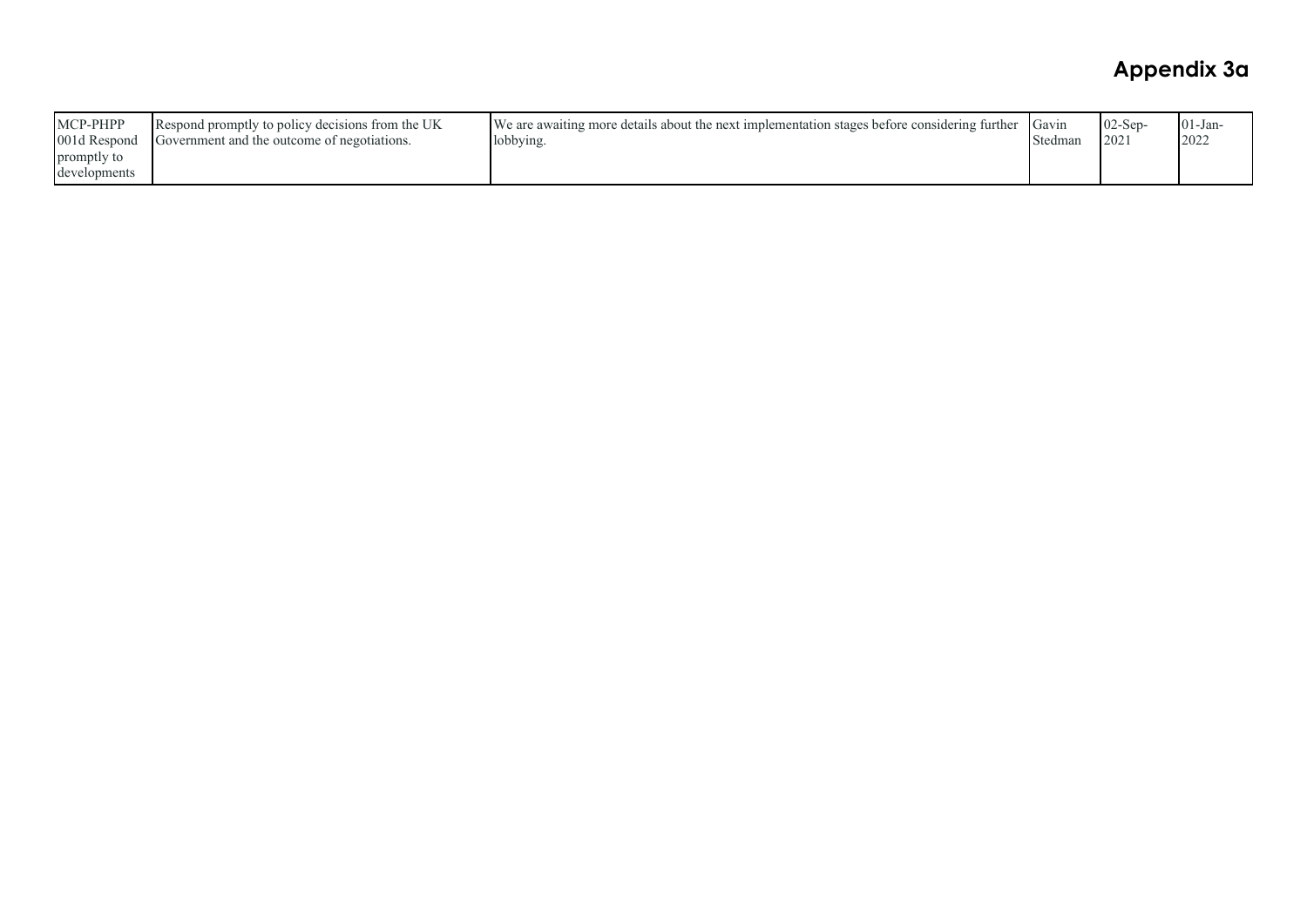## **Port Health & Public Protection COVID‐19 Risks (excluding completed actions)**

**Report Author:** Joanne Hill **Generated:** 2 September 2021



| Risk no, Title,<br>Creation date,<br>Owner                                                                            | Risk Description (Cause, Event, Impact)                                                                                                                                                                                                                                                                                                                                                                                                                                                                                    | Current Risk Rating & Score |   | Risk Update and date of update                                                                                                                                                                                                                                                                                                                                                                                  | Target Risk Rating & Score      | Target<br>Date/Risk<br>Approach | Current<br>Risk score<br>change<br>indicator |
|-----------------------------------------------------------------------------------------------------------------------|----------------------------------------------------------------------------------------------------------------------------------------------------------------------------------------------------------------------------------------------------------------------------------------------------------------------------------------------------------------------------------------------------------------------------------------------------------------------------------------------------------------------------|-----------------------------|---|-----------------------------------------------------------------------------------------------------------------------------------------------------------------------------------------------------------------------------------------------------------------------------------------------------------------------------------------------------------------------------------------------------------------|---------------------------------|---------------------------------|----------------------------------------------|
| <b>CVD19 SGPS</b><br><b>34 HARC</b><br><b>Emerging</b><br>recovery<br>(M&CP)<br>$01$ -Jun-2020<br><b>Robert Ouest</b> | Cause: Rise in number of arrivals at Heathrow requires<br>increased staff, so a greater risk of not being able to<br>maintain social distancing. This is compounded by the size<br>of the accommodation and lack of available space.<br>Event: A whole shift having to self-isolate should one<br>person develop COVID-19 symptoms.<br><b>Impact:</b> Failure to deliver service leading to reputational<br>damage to the City. Full cost recovery not being achieved<br>due to large numbers of animals in a consignment. | ikelihood<br>Impact         | 8 | An 'OK to forward' procedure remains<br>in place to even out consignments and<br>help the service to be more efficient.<br>We are aware that there are still many<br>pets waiting to be exported to the UK.<br>The Service continues to look at the<br>potential for using other areas to<br>provide greater capacity.<br>Travel restrictions may impact this<br>further as the year progresses.<br>02 Sep 2021 | ष्ठ<br>ikelihoo<br>IC<br>Impact | 01-Jan-2022<br>Reduce           | Constant                                     |
|                                                                                                                       |                                                                                                                                                                                                                                                                                                                                                                                                                                                                                                                            |                             |   |                                                                                                                                                                                                                                                                                                                                                                                                                 |                                 |                                 |                                              |

| Action no,<br>Title,                        | Action description | Latest Note                                                                                                                                                                                           | Action<br>owner | Latest Note Due Date<br>Date |                    |
|---------------------------------------------|--------------------|-------------------------------------------------------------------------------------------------------------------------------------------------------------------------------------------------------|-----------------|------------------------------|--------------------|
| CVD19 SGPS<br>34d Extend<br>available space | for staff to work. | Extend the amount of accommodation and available space The service is reviewing the possibilities and developing plans to provide increased space at<br>the HARC which will allow greater throughput. | Robert<br>Ouest | $02$ -Sep-<br>202            | $01$ -Jan-<br>2022 |
| for staff.                                  |                    | The Service continues to look at the potential for using other areas to provide greater capacity.                                                                                                     |                 |                              |                    |

#### **Appendix 3b**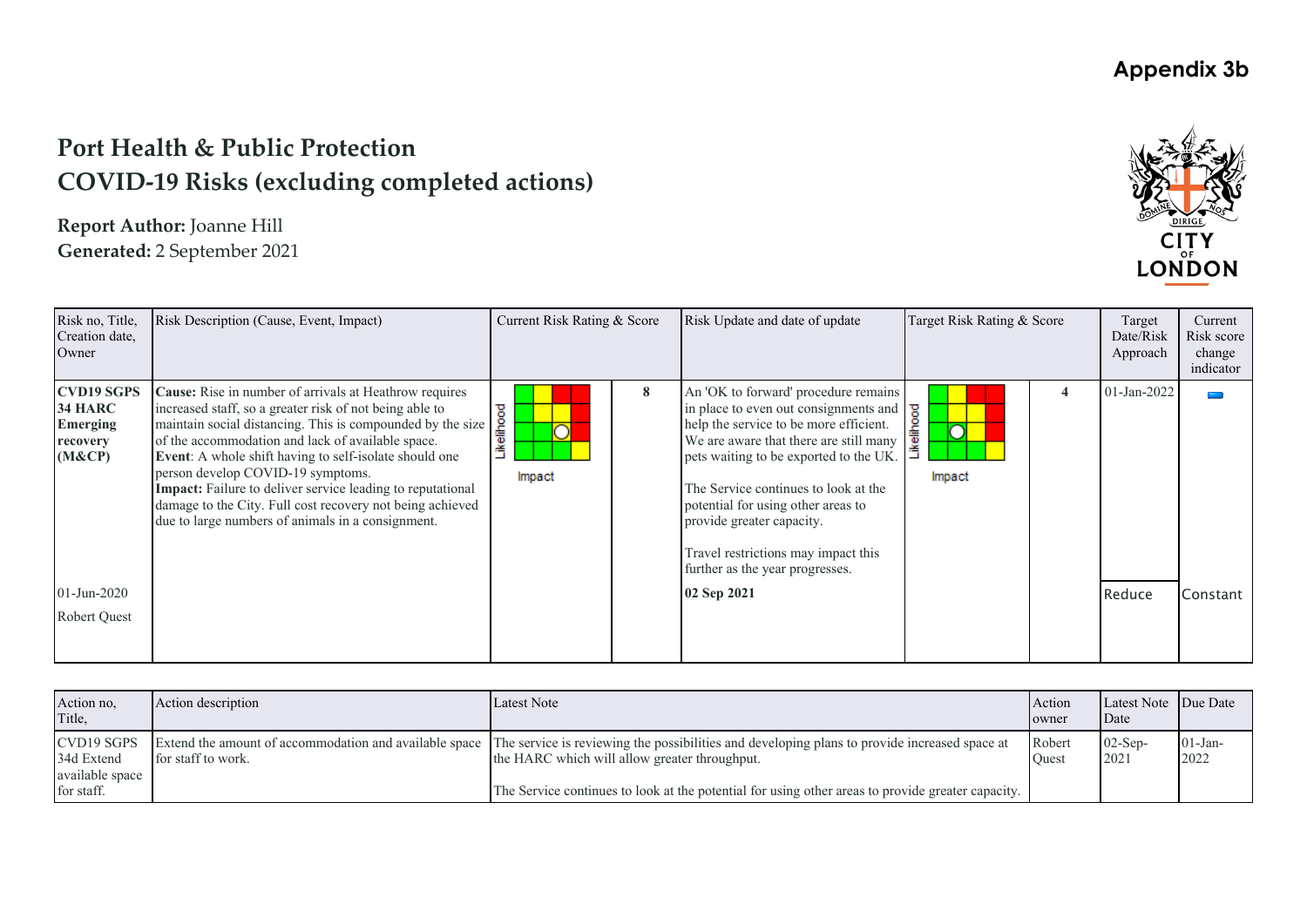| Risk no, Title,<br>Creation date,<br>Owner                                                 | Risk Description (Cause, Event, Impact)                                                                                                                                                                                                                                                                                                                                                                                                                                                                                                                                        | Current Risk Rating & Score                |   | Risk Update and date of update                                                                                                                                                                                                                                                                                                                                                        | Target Risk Rating & Score | Target<br>Date/Risk<br>Approach | Current<br>Risk score<br>change<br>indicator |
|--------------------------------------------------------------------------------------------|--------------------------------------------------------------------------------------------------------------------------------------------------------------------------------------------------------------------------------------------------------------------------------------------------------------------------------------------------------------------------------------------------------------------------------------------------------------------------------------------------------------------------------------------------------------------------------|--------------------------------------------|---|---------------------------------------------------------------------------------------------------------------------------------------------------------------------------------------------------------------------------------------------------------------------------------------------------------------------------------------------------------------------------------------|----------------------------|---------------------------------|----------------------------------------------|
| <b>CVD19 SGPS</b><br>20 HARC<br>Animal<br>Welfare<br>(M&CP)<br>09-Apr-2020<br>Robert Quest | Cause: The spread of COVID-19 continues to escalate<br>affecting key staff and businesses.<br>Event: The reduction in airline operations and the loss of<br>key staff. Failure to deliver statutory and critical services<br>at the HARC.<br>Impact: Loss of business results in a significant loss of<br>income. Because of the specialist nature of some of the<br>services we may be unable to fulfil our statutory duties<br>leading to financial and reputational damage to the City.<br>Staff shortages could also have an impact on the welfare of<br>resident animals. | Likelihood<br>$\overline{\rm O}$<br>Impact | 4 | We are continuously monitoring staff<br>availability and following current<br>government guidance.<br>Travel restrictions may impact this<br>risk further as the year progresses.<br>Trade levels remain positive and will<br>be closely monitored.<br>The current risk rating has been<br>reduced to target, but we will continue<br>to review the ongoing situation.<br>02 Sep 2021 | Likelihood<br>Ō<br>Impact  | 01-Jan-2022<br>Reduce           | Constant                                     |
|                                                                                            |                                                                                                                                                                                                                                                                                                                                                                                                                                                                                                                                                                                |                                            |   |                                                                                                                                                                                                                                                                                                                                                                                       |                            |                                 |                                              |

| Action no,<br>Title.                        | Action description                   | Latest Note                                                                              | Action<br>owner | Latest Note Due Date<br>Date |                    |
|---------------------------------------------|--------------------------------------|------------------------------------------------------------------------------------------|-----------------|------------------------------|--------------------|
| CVD19 SGPS<br>20f Keep risk<br>under review | This risk will be kept under review. | The ongoing COVID situation will be kept under review and the risk updated as necessary. | Robert<br>Ouest | $02$ -Sep-<br> 2021          | $01$ -Jan-<br>2022 |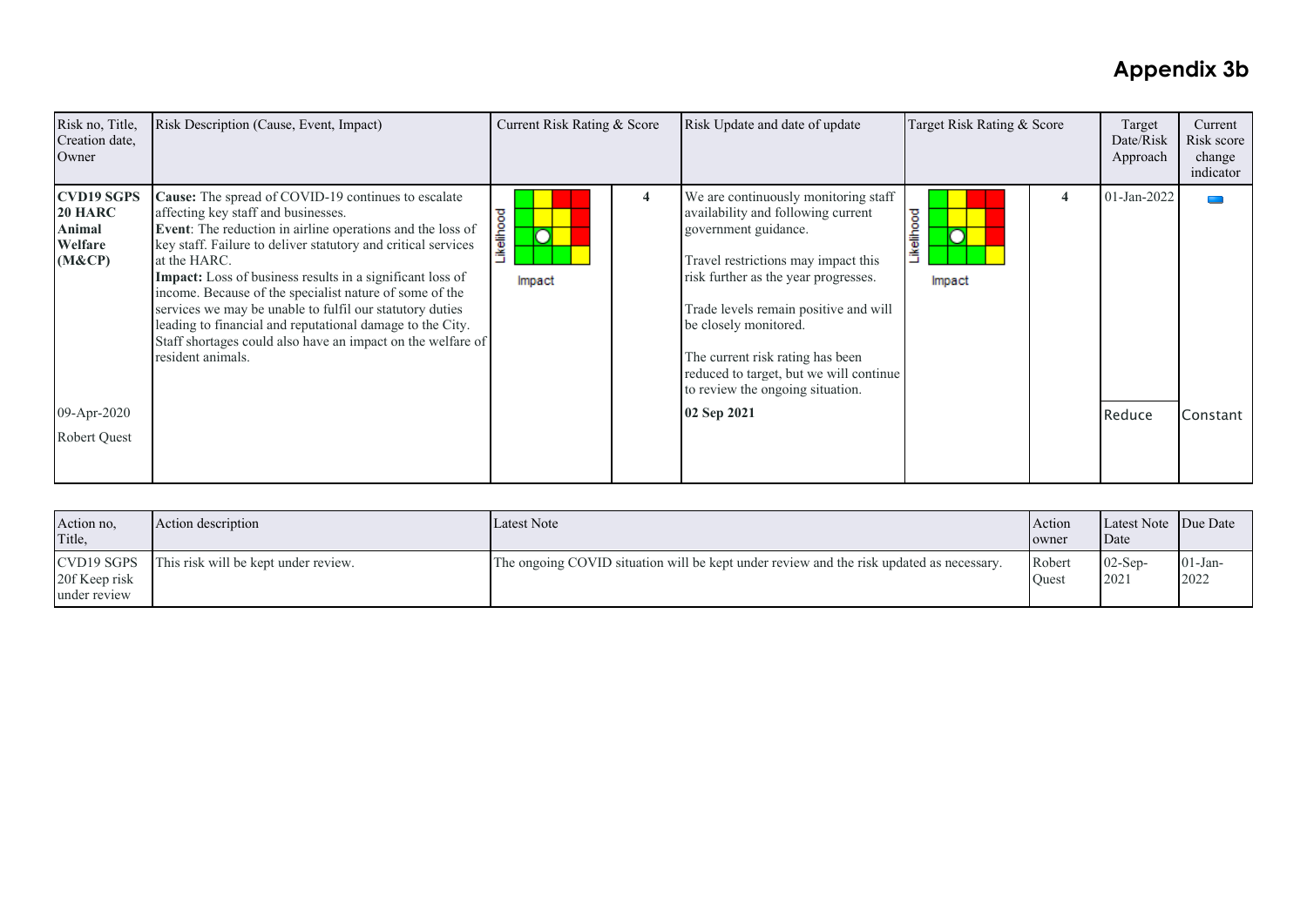| Risk no, Title,<br>Creation date,<br>Owner                               | Risk Description (Cause, Event, Impact)                                                                                                                                                                                                                                                                                                                                                                                                                                                                                                                                                                                                                                                                                                     | Current Risk Rating & Score |   | Risk Update and date of update                                                                                                                                                                                                                                                                                                                                         | Target Risk Rating & Score |   | Target<br>Date/Risk<br>Approach | Current<br>Risk score<br>change<br>indicator |
|--------------------------------------------------------------------------|---------------------------------------------------------------------------------------------------------------------------------------------------------------------------------------------------------------------------------------------------------------------------------------------------------------------------------------------------------------------------------------------------------------------------------------------------------------------------------------------------------------------------------------------------------------------------------------------------------------------------------------------------------------------------------------------------------------------------------------------|-----------------------------|---|------------------------------------------------------------------------------------------------------------------------------------------------------------------------------------------------------------------------------------------------------------------------------------------------------------------------------------------------------------------------|----------------------------|---|---------------------------------|----------------------------------------------|
| <b>CVD19 SGPS</b><br>and Feed<br>(M&CP)<br>09-Apr-2020<br>Peter Markwell | Cause: The spread of COVID 19 causes loss of critical<br>21 Port Health staff attendance.<br><b>Imported Food Event:</b> The London Port Health Authority will struggle to<br>maintain a minimum number of staff at inspection<br>facilities that are required to carry out regulatory<br>enforcement checks on food and feed required by DEFRA<br>and the FSA amongst others. There will also be reduced<br>throughput of imports.<br><b>Effects:</b><br>This will lead to delays and checks carried out by<br>supplementary staff increase the risk of non-conforming<br>import consignments of food and feed coming in and<br>reduces our intelligence gathering ability. Reduced<br>throughput will lead to loss of income to the City. | ikelihood<br>∩<br>Impact    | 4 | So far in 2021, trade has remained<br>high. This is under constant review<br>and we will continue to monitor the<br>situation.<br>We are continuously monitoring staff<br>availability and following current<br>government guidance.<br>The current risk rating has been<br>reduced to target but we will continue<br>to monitor the ongoing situation.<br>02 Sep 2021 | Likelihood<br>Impact       | 4 | 01-Jan-2022<br>Reduce           | Constant                                     |

| Action no,<br>Title,          | Action description                   | Latest Note                                                                              | Action<br>owner | Latest Note Due Date<br>Date |                   |
|-------------------------------|--------------------------------------|------------------------------------------------------------------------------------------|-----------------|------------------------------|-------------------|
| 21f Keep risk<br>under review | CVD19 SGPS   Keep risk under review. | The ongoing COVID situation will be kept under review and the risk updated as necessary. | Robert<br>Ouest | $02$ -Sep-<br>2021           | $01-Jan-$<br>2022 |